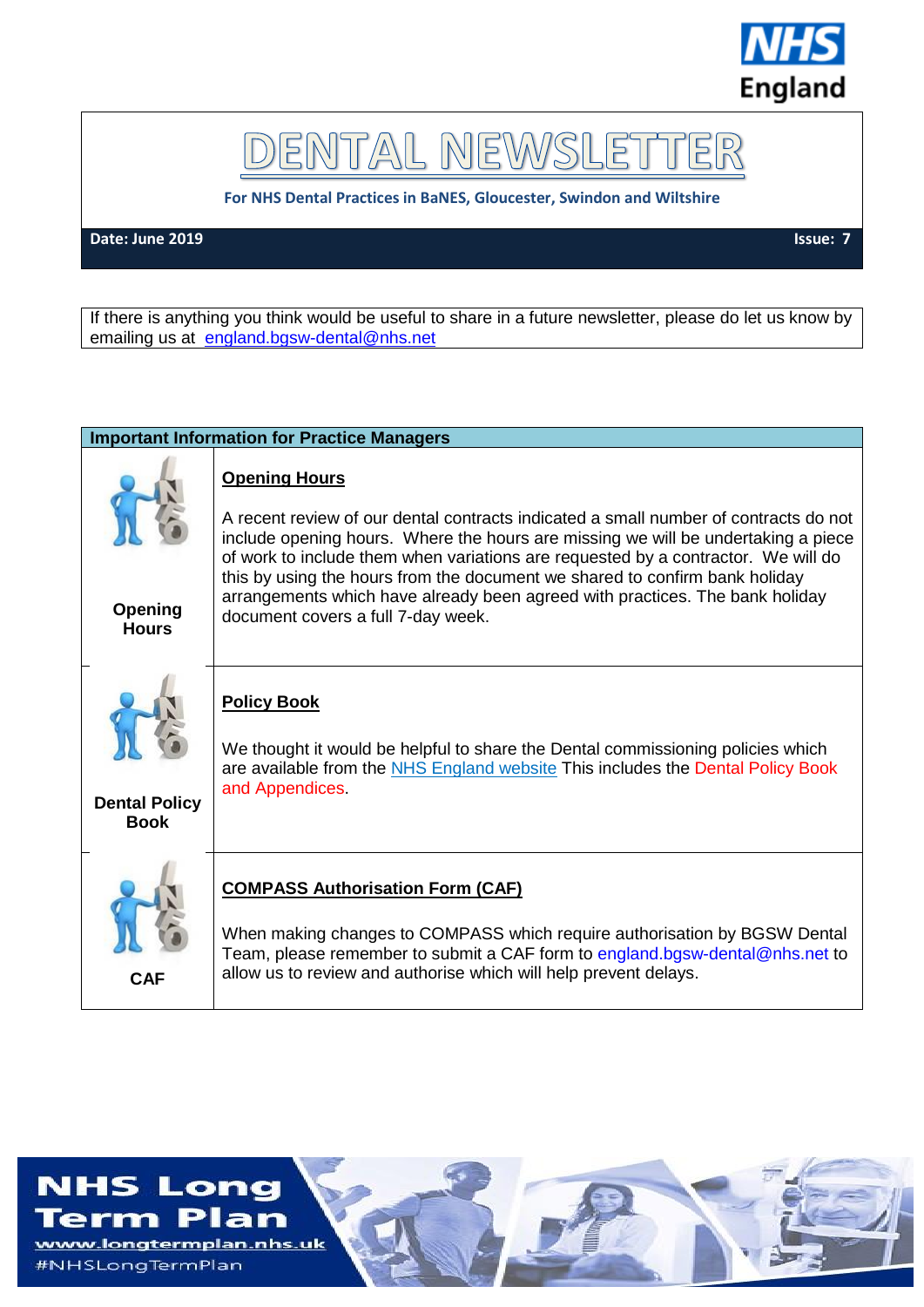

|                                          | <b>Wiltshire Local Dental Committee - CPD Course</b>                                                                                                                                                                               |
|------------------------------------------|------------------------------------------------------------------------------------------------------------------------------------------------------------------------------------------------------------------------------------|
|                                          | The next course organised by the Wiltshire LDC is on 'Legal and Ethical issues as<br>They Occur Day to Day in Dental Practice' given by Jo Russell, this course<br>is appropriate for the whole Dental Team.                       |
| <b>CPD Course</b>                        | The course is being held on Wednesday 26 <sup>th</sup> June 2019, 6:30-9pm, with<br>refreshments from 6 p.m. at The Bear Hotel, Devizes.                                                                                           |
|                                          | The aim of the meeting is to better appreciate the application of the GDC<br>standards, providing up to date information and discussion on legal and ethical<br>issues, consent, confidentiality, raising concerns and complaints. |
|                                          | The course qualifies for 2.5 hours of GDC Enhanced CPD Outcome A & D                                                                                                                                                               |
|                                          | To attend the event please register here:                                                                                                                                                                                          |
|                                          | https://www.eventbrite.co.uk/e/legal-and-ethical-issues-as-they-occur-in-day-to-day-<br>dental-practice-tickets-62815385509                                                                                                        |
|                                          |                                                                                                                                                                                                                                    |
|                                          | <b>CQC Safeguarding Myth buster</b>                                                                                                                                                                                                |
|                                          | Everyone who comes into contact with children or adults using health and care<br>services have a responsibility to safeguard them from suffering any form of abuse<br>or improper treatment while receiving care.                  |
| <b>Safeguarding</b>                      | The link below providers further information about training required by dental<br>practices.                                                                                                                                       |
|                                          | <b>CQC Mythbuster Safeguarding</b>                                                                                                                                                                                                 |
| <b>Orthodontic</b><br><b>Procurement</b> | <b>NHS England procurement</b>                                                                                                                                                                                                     |